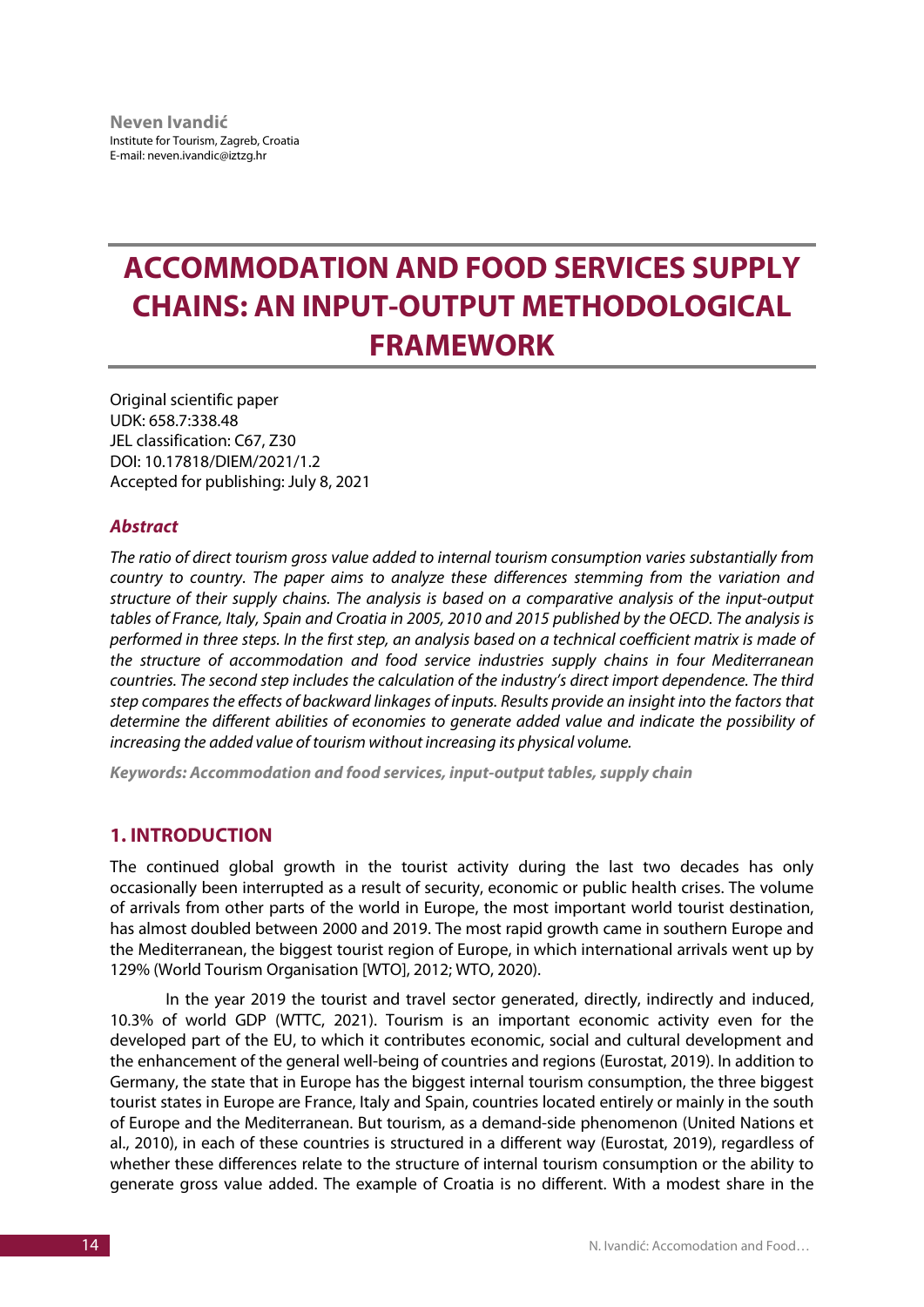European tourism market and a high share of inbound tourism expenditure in tourism consumption (Croatian Bureau of Statistics, 2019), Croatia is characterized by great direct and indirect importance of tourism for the economy, which is estimated to have amounted to 16.9% of Croatian gross value added in 2016 (Ivandić, Šutalo, 2019).

The capacity to extract tourism gross value added from internal consumption, as a synthetic indicator of the effectiveness of tourism activities, is a reflection of numerous factors, including production structure, demand structure and the market position of tourism, as well as import dependence, the fiscal system and the structure of inputs and the technological efficiency of the economic agents. An important factor for generating gross value added is the supply chain as a set of activities involved in the development, production and delivery of products and services (Croxton, et al., 2001) that integrate a broad spectrum of activities including purchasing and supply management, and transportation and logistics management (Li et al., 2006).

The goal of the paper is to analyze the impacts of intermediate products on the generation of gross value added, analyzing a part of the supply chains in the ourism industry. This will improve our understanding of the role of supply chains in the production and delivery of products and services in tourism consumption.

The paper draws on numerous examples of the application of input-output analysis in measuring impacts and efficiency of tourism or tourism activities lasting more than 80 years (Fletcher, 1989). The use of input-output tables in Croatia also has a long tradition built on the works of scholars Branko Horvat, Mijo Sekulić and Mate Babić (Jurčić, 2000), while in the segment of analysis of multiplicative effects of tourism the works of Radnić (1990) and Jurčić (1998) should be singled out. In the research of tourism in Croatia, input-output analysis is still an important tool. For example, Ivandić and Šutalo in a recent paper from 2019 conclude that products of recreation, sports and culture and food and accommodation have the greatest potential for generating gross value added, but also that 'non-classic' tourism products have the greatest multiplicative effect on gross value added and that optimizing the effects of tourism implies developing domestic nontourism economic activities.

The paper is focused on the accommodation and food service industry that generates an important part of internal tourism consumption, and is, accordingly, exceptionally important for the generation of the gross added value of tourism. In 2016 in Spain, for example, services of the accommodation services for visitors and the food- and beverage-serving services industries accounted for 51.4% of internal tourism consumption (Instituto Nacional de Estadistica, 2019) while in Croatia the corresponding figure is 38.2% (Croatian Bureau of Statistics, 2019).

Taking into consideration the constraint related to the heterogeneity of production of the individual activities as against the structure of delivered goods and services (Mikulić, 2018), the analysis is founded on the methodological framework of input-output analysis, and conducts a comparative analysis of the input-output tables of Spain, Italy, France and Croatia in 2005, 2010 and 2015 as published by the OECD. The point of departure of the analysis consists of the columns of the matrix of technological coefficients that offer an insight into the characteristics of the techniques used in the production of products of the activity as synoptic depiction of the relative relations of input prices and characteristics of the supply chain of the industry. The proportion of given inputs of import origins is determined from the input-output tables, with separate domestic and import flows while the effect of the use of individual inputs on other parts of the economy is calculated from the Leontief inverse matrix.

The work is structured in six parts. After the introduction, in part two, a short review is given of the key components of the methodological framework of input-output analysis. An analysis is made in part three of the structure and changes in the use of the most important inputs of the accommodation and food services industry between 2005 and 2015, inclusive. In part four, the shares of imports in the most important input industries are compared. Part six is focused on the effects of backward linkages of accommodation and food services industry inputs. The sixth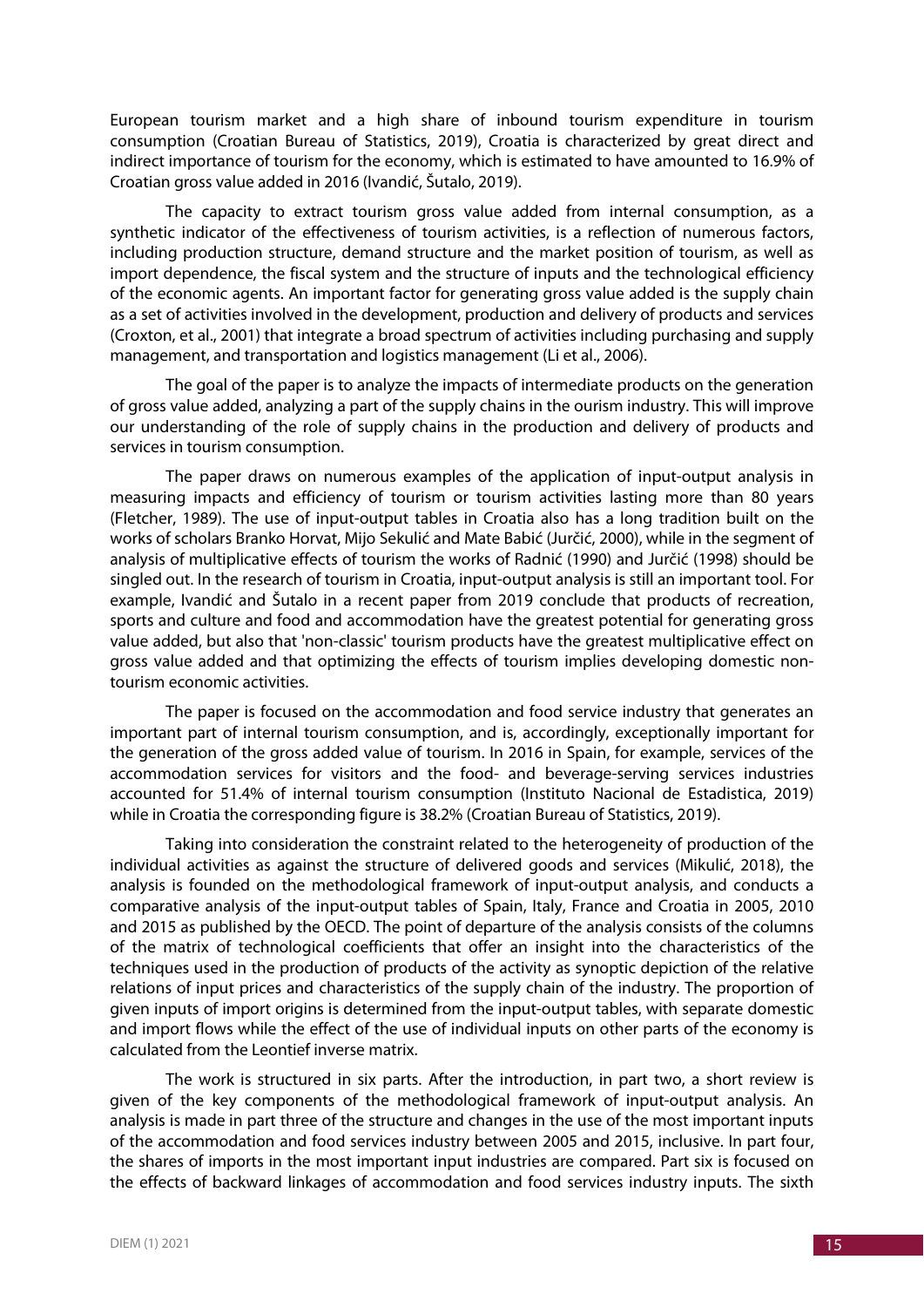and final chapter sums up the results of the analysis and provides an insight into the factors that determine the different abilities of economies to generate added value and indicates the possibility of increasing the added value of tourism without increasing its physical volume.

### **2. THE METHODOLOGICAL FRAMEWORK OF THE INPUT-OUTPUT TABLE**

In this paper, the analysis is founded on the OECD database of harmonised national input-output tables, edition 2018, compiled by the *industry* × *industry* approach. For countries in the database, the following are elaborated: (i) input-output tables of total flows; (ii) input output tables of separate domestic and imported flows; (iii) a table of value added components and (iv) Leontief inverse matrices for total flows and domestic flows as well as (v) the calculation of the import content of exports as a percentage of exports.

As a statistical and analytical tool that integrates both macro and micro level of economic analysis (Jurčić, 2000), the input-output tables offer a broad set of data related to production activities in an economy, including, among other things, data on (Eurostat, 2021) the interdependences of industries, the structure of the costs of production of one product/industry and the value added generated in the production of one product/industry and flows of goods and services with the rest of the world.

The analysis uses matrices of inter-industrial flows of goods and services for France, Italy, Spain and Croatia in 2005, 2010 and 2015, with separate flows for goods and services produced domestically and those imported. The tables are in the 36x36 industry format and are expressed in current prices (USD million). The tables include accommodation and food services as a separate industry. The analysis additionally uses Leontief inverse matrices calculated from domestic flows.

Developed by Wassily Leontief in the first half of the 20th century, the input-output table is a statistical quantitative model that describes the structural relationship among various producers (Hara, 2009) based on two identities. The first identity is related to the equivalence of total supply and total use, which means, that the value of domestically produced goods and services at basic prices and imported goods and services (total supply) is equal to the sum of the value of intermediate consumption, final consumption, gross capital formation and export. The second identity determines the equivalence of total output and total input, in other words, the equivalence of the value of the output at basic prices and the value of the intermediate inputs at purchasers' prices and gross value added at basic prices (United Nations, 2018).

With the assumption of a linear and fixed coefficient production function, an input-output table integrates data about the output of industries, which are shown in rows and the inputs of these industries, shown in columns (Hara, 2008; Mikulić, Lovrinčević, 2018). So, the core part of the input-output table is the transaction matrix. Each industry is recorded twice, as a user of inputs and as a producer of outputs. Columns in the transaction matrix represent the production techniques of the individual industries.

The input-output analysis starts with the calculation of input-output coefficients. For intermediate consumption of domestic products by production activities, the input coefficients of an industry *j* are defined as (United Nations, 2018):

$$
a_{ij}^D = x_{ij}^D / x_j \tag{1}
$$

where:

- $\bullet$   $a_{ij}^D$  = input coefficient for domestic products
- $x_{ij}^D$  = value of the domestic product of industry *i* used by industry *j*
- $x_i$  = value output of industry *i*

Input-output coefficients for imported intermediates are defined as: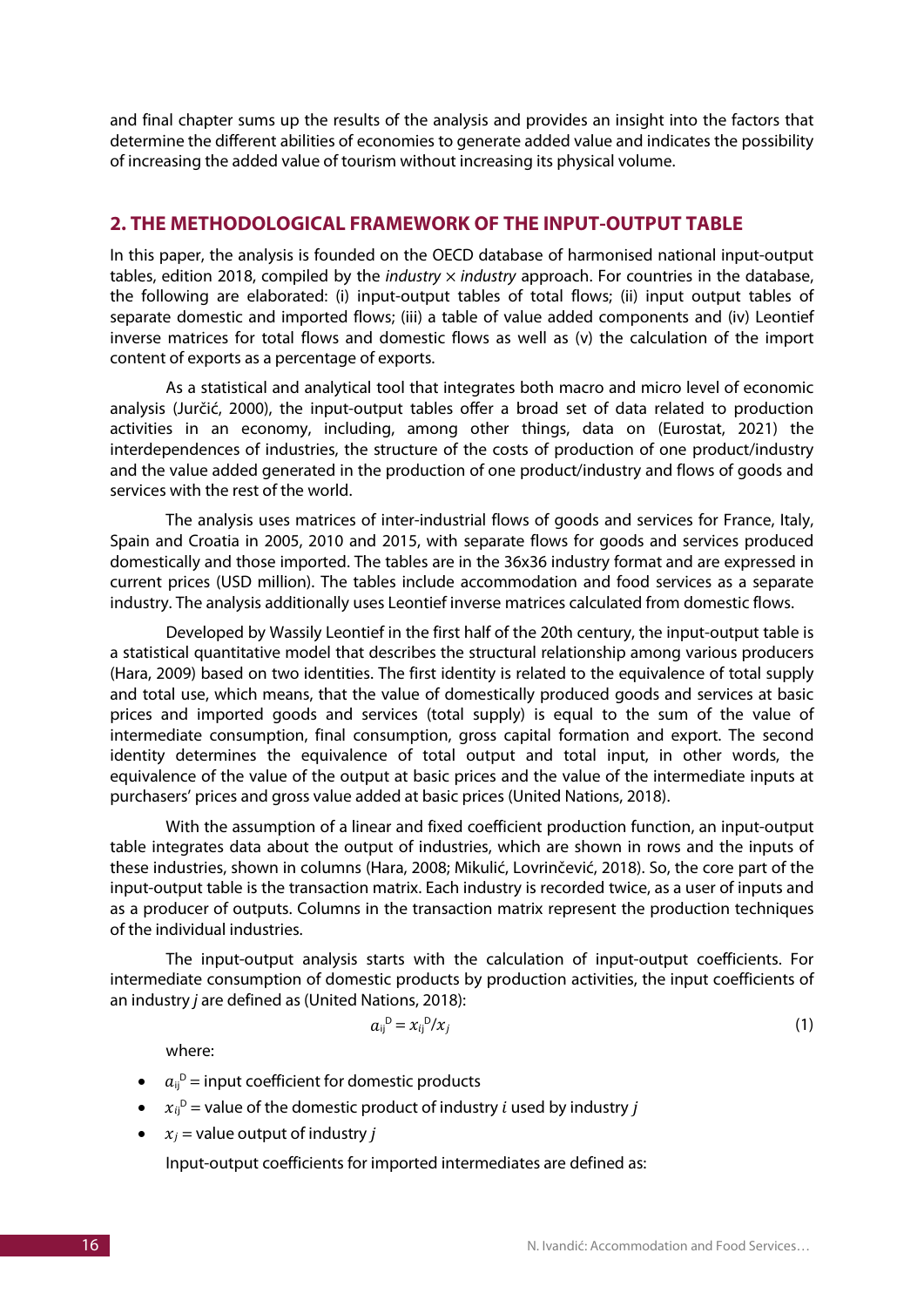$$
a_{ij}^{\ \cup} = x_{ij}^{\ \cup}/x_j \tag{2}
$$

where:

- $\bullet$  a<sub>ij</sub><sup>0</sup> = the input coefficient for imported products
- $xi$   $ji^{\text{U}}$  = the value of the imported product of industry *i* used by industry *j*
- $xi =$  the value output of industry *j*

In matrix terms, the basic input-output model is:

$$
X = A X + Y
$$
 (3)

where:

- $\bullet$  X = the vector of outputs in basic prices,
- A= the input coefficient matrix for intermediate consumption
- $\bullet$  Y = the vector of final demand.

It is possible to transform the basic model into one with separate domestic and import flows (United Nations, 1999; Ivandić, Šutalo 2018):

$$
\mathbf{X} = \mathbf{A}^d \mathbf{X} + \mathbf{Y}^d + (\mathbf{M}^{id} \mathbf{X} + \mathbf{Y}^m \cdot \mathbf{M})
$$
 (4)

where*:*

- $\bullet$   $A^d$  = the coefficient matrix of domestically produced intermediate consumption
- $\bullet$   $M^{id}$  = the coefficient matrix of imported intermediate consumption
- $Y<sup>d</sup>$  = the vector of domestically produced final demand products
- $\bullet$   $Y^m$  = the vector of imported final demand products
- M = the vector of all (intermediate and final demand) imported products.

In equation 4 the expression  $(M^{id}X + Y^m - M)$  is equal to 0, from which is derived:

$$
X = AdX + Yd
$$
 (5)

or

$$
\mathbf{X} = (\mathbf{I} - \mathbf{A}^d)^{-1} \mathbf{Y}^d
$$
 (6)

In equation 6, the expression  $(I - A<sup>d</sup>)<sup>-1</sup>$  is the matrix multiplier in which each element shows how much of the gross output in the industry *i* is generated by the final domestic delivery of industry *j*. The sum of column *j* elements in the matrix (I -  $A^{D}$ )<sup>-1</sup> is the output multiplier that indicates the total value of production in all industries of the economy needed for the production of one unit of industry *j* product for final use (United Nations, 2018). The output multiplier combines direct and indirect impacts where direct impact is standardized at the initial impact of 1, while residual value measures indirect impacts (Hara, 2008).

## **3. STRUCTURE OF THE INTERMEDIATE CONSUMPTION OF THE ACCOMMODATION AND FOOD SERVICES INDUSTRY**

Intermediate consumption measures the value of the goods and services used as inputs in the production process; it includes non-durable goods and services and excludes fixed assets. According to data from the OECD Input-Output Tables, 2018 edition, the intermediate consumption of the accommodation and food services industry is relatively the smallest in Croatia. In addition, it had the greatest proportion of value added in output, which is a consequence of the relatively simple products offered, such as camps, accommodation in families and rather unelaborated services of restaurants and bars (Marušić et al., 2020).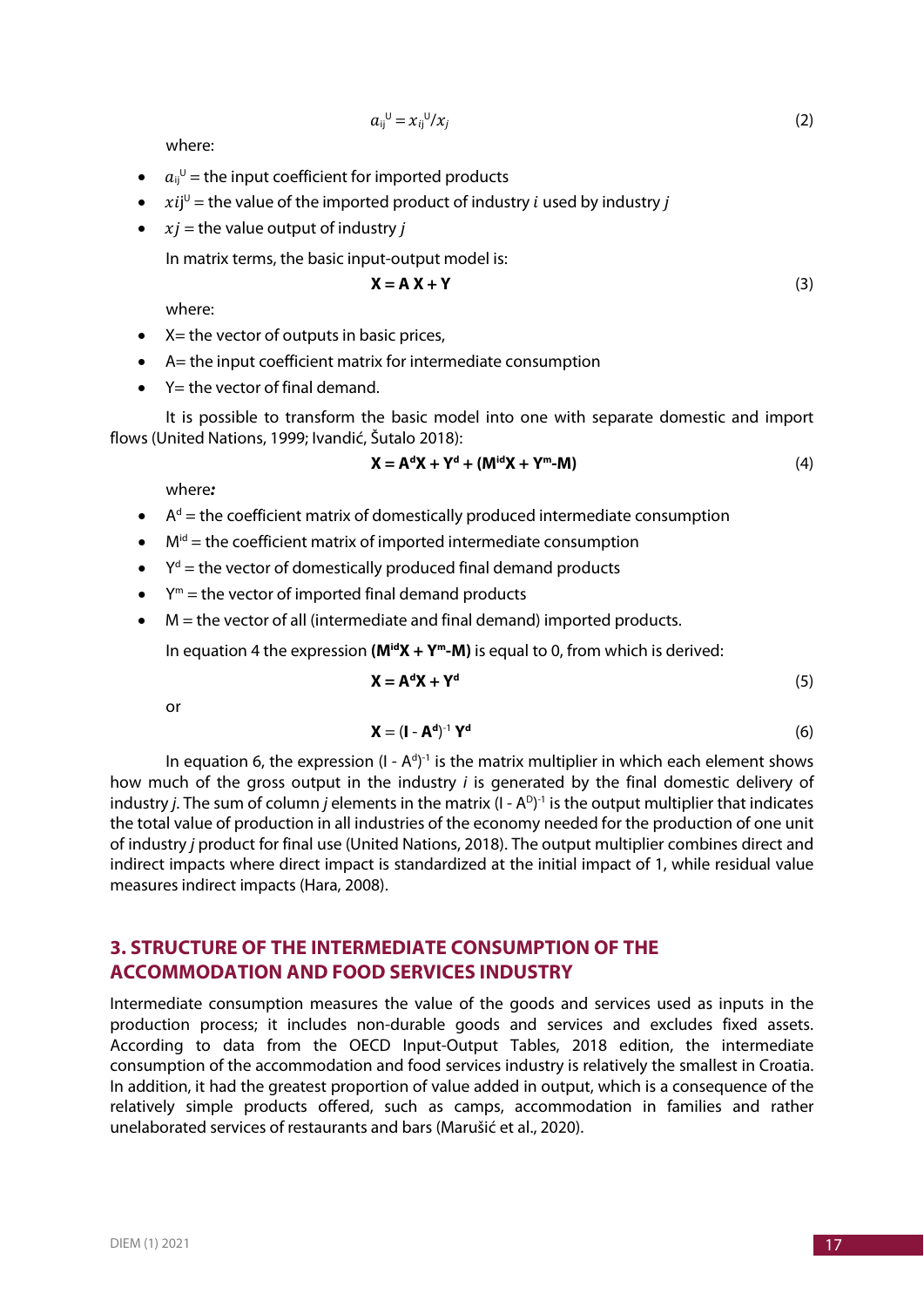

Source: Author, after data in OECD Input-Output Tables 2018 edition, htps://stats.oecd.org/Index.aspx? DataSetCode=IOTSI4\_2018

Figure 1 Technical coefficients of intermediate consumption of the accommodation and food service industries in France, Italy, Spain and Croatia in 2005 and 2015

In 2015, the share of intermediate consumption in the output of the activity in Croatia was 35.6%, and, reflecting the improvement in the efficiency of operations was 2.3% lower than in 2005. The structures and production techniques of the accommodation and food service industries in France and Italy generate a fairly similar share of intermediate consumption in outputs, which ranged from 43% in France to 45% in Italy, which, after a 5.3% growth of the share in 2015, was the highest share of intermediate consumption in all the countries being analysed (Figure 1).

The most important inputs of the accommodation and food services industry are the products of the food, beverages and tobacco industry, and if to them we add the products of the agriculture, forestry and fishing industry, it follows that inputs primarily related to food and drink made up between 36 and 48% of intermediate consumption in 2015, the most in Spain and the least in Croatia (Figure 2). In the period from 2005 to 2015 the proportion of these costs in all the countries in the analysis fell, except in Croatia: in France by 6.2%, Italy by 2.6%, and Spain by 0.5%, while in Croatia it rose by 8.4%.



Source: Author, after data in OECD Input-Output Tables 2018 edition, htps://stats.oecd.org/Index.aspx? DataSetCode=IOTSI4\_2018

Figure 2 The most important goods and services subcategories in the structure of the intermediate consumption of the accommodation and food service industry in France, Italy, Spain and Croatia in 2015, in %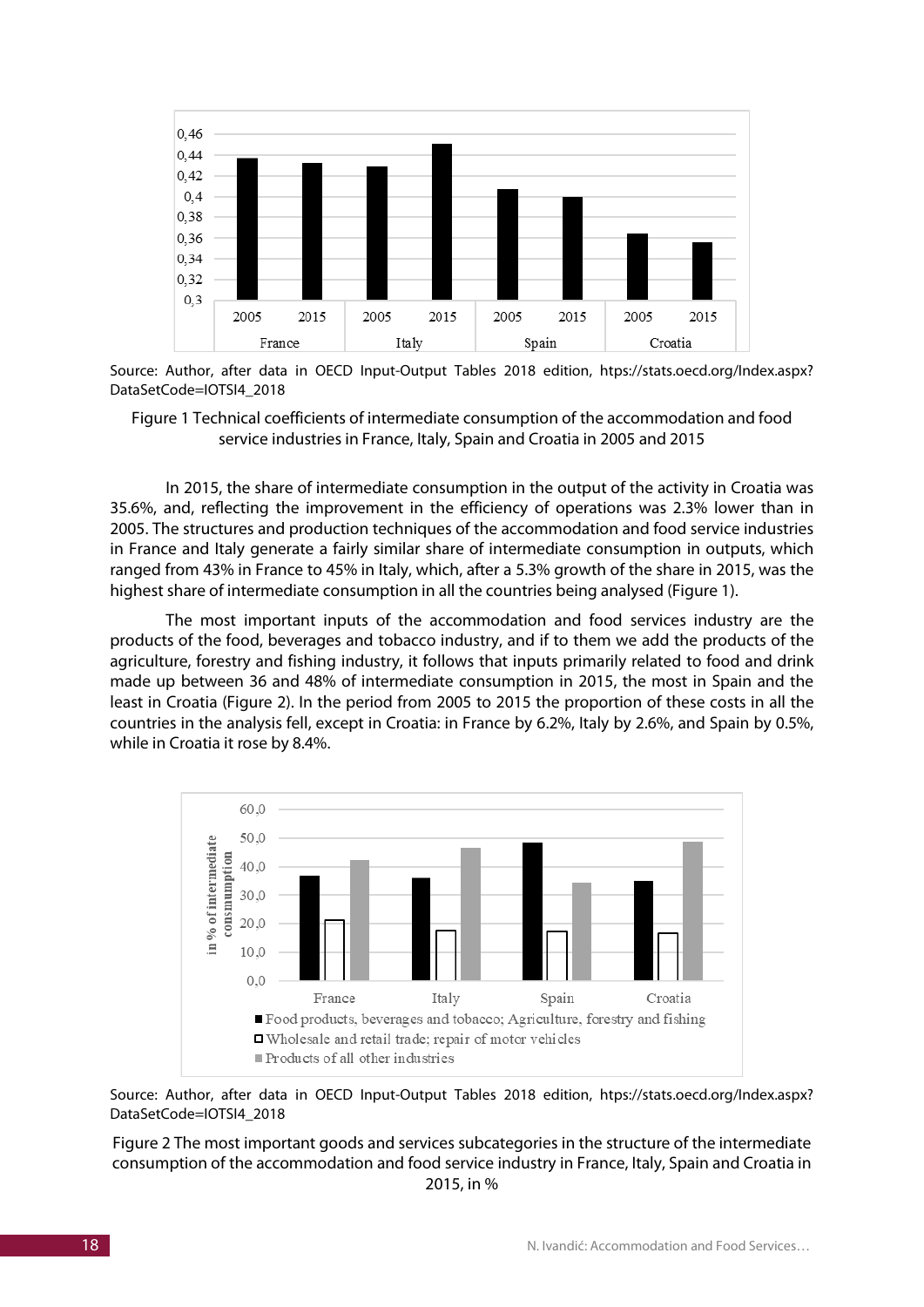Expenditure for the products and services of the food products, beverages and tobacco and the agriculture, forestry and fishing industries, along with the products and services of the wholesale and retail trade; repair of motor vehicles, are a key reason for the lower level of the share of intermediate consumption in production in Croatia. When these input groups are excluded from intermediate consumption, Croatia loses its advantage related to intermediate consumption. The share of other intermediate consumption in Croatia in 2015 is then 27% greater than in Spain and just 5.3% smaller than in France, 17.9% smaller than in Italy. It still remains to be investigated how the lower share of the costs of food and drink inputs, as well as those of the services of wholesale and retail trade are reflected in the quality of the final products of the industry and its competitiveness.

In Croatia the accommodation and food service industry is inefficient in terms of energy and other communal infrastructure costs (OECD, 2018). In 2015 in Croatia, 15% of intermediate consumption went on services of the electricity, gas, water supply, sewerage, waste and remediation services industry and the mining and extraction of energy producing products industry, while the corresponding figures were 4.9%, 5.3% and 6.0% for France, Spain and Italy respectively. In a similar way, economic agents in Croatia have to spend more for products and services of the following industries: financial and insurance activities; arts, entertainment, recreation and other service activities; chemicals and pharmaceutical products; and human health and social work.

The structure of inputs in the accommodation and food service industry in Croatia was unchanged in the 2005 to 2015 period (OECD, 2018). The share of the two most important inputs, the products and services of the food products, beverages and tobacco industry, went from 21.2% to 28.9%; the share of products and services of the wholesale and retail trade; repair of motor vehicles rose from 16.0 to 16.8%. On the other hand, the share of electricity, gas, water supply, sewerage, waste and remediation services was reduced by 11.5%, that of agriculture forestry and fishing by 41.9%, of mining and extraction of energy producing products by 23.1% and of transportation and storage by 23.8%.

## **4. IMPORT DEPENDENCE OF INTERMEDIATE CONSUMPTION OF THE ACCOMMODATION AND FOOD SERVICES INDUSTRY**

Croatian accommodation and food services industry is most dependent on imports; in the period from 2005 to 2015, the import dependency of this industry actually increased. In 2005 19.4% of inputs were of imported origin, and by 2015 this figure had climbed to 21% (Figure 3). These findings confirm the results of previous research that, on the basis of a hotel company survey, showed that the orientation of economic agents to imports derived from the restricted availability of domestic goods and services as well as lower prices of imported goods and services (Ivandić, Marušić, 2007). The import dependence of the industry in Croatia was twice as great as in Spain and Italy and 60% higher than in France. In all four countries, the share of imports in intermediate consumption increased in the 2005 to 2015 period.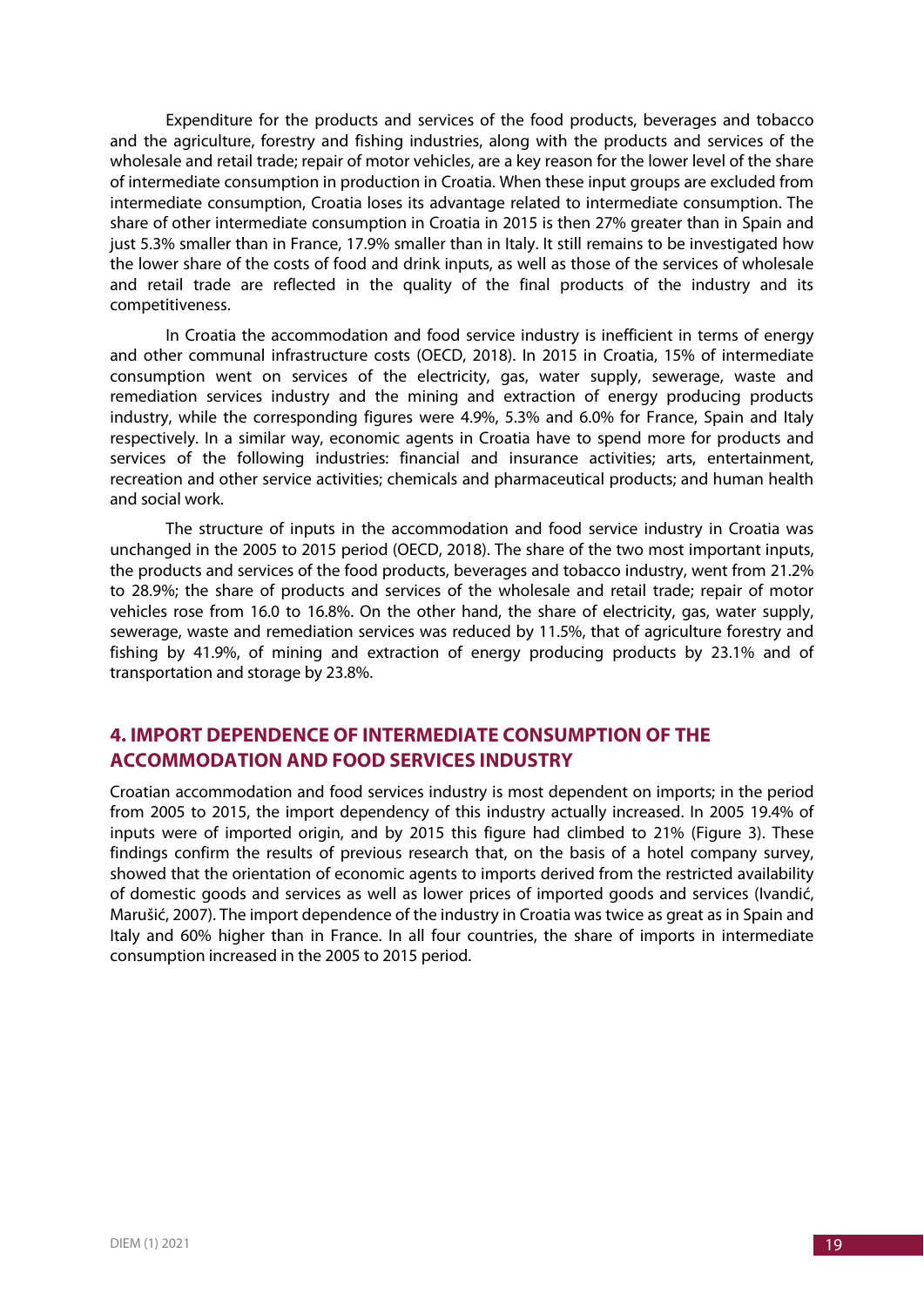

Source: Author, after data in OECD Input-Output Tables 2018 edition, htps://stats.oecd.org/ Index.aspx?Data SetCode=IOTSI4\_2018

Figure 3 Share of the value of imported goods and services in the intermediate consumption of the accommodation and food services industry in France, Italy, Spain and Croatia in 2005 and 2015, in %

The import dependence of the accommodation and food services industry in Croatia is characterised by the high proportion of imports in all the important input groups, reflecting Croatia's dependence, as a small and open economy, on the import of intermediate inputs (Mikulić, Lovrinčević, 2018). The proportion of imports in the intermediate consumption of goods and services in the food products, beverages and tobacco industry in 2015 was 27.1%, unlike for example Spain, where it was 10.5%, Italy, 13.2% and France 18.2%.

The share of the imports of all the major inputs of the accommodation and food services industry went up in Croatia in the 2005 to 2015. The high share of imports and their further growth has a potentially negative effect on the growth of the quality and competitiveness of Croatian tourism due to risen level of the internationalisation of production (Egger, Egger, 2003) and the greater orientation to less specific import products (Ivandić, Marušić, 2007). This might generate the loss of the possibility of differentiating products, a key driver of success in the market structure of monopolistic competition, particularly in the gastronomy segment, which is important for tourists (World Tourism Organization, Basque Culinary Centre, 2019). The share of imported products and services of the food products, beverages and tobacco industry had by 2015 increased to 27.1% in 2015 from the 19.00% of 2005, while in the same period the share of imported products of the agriculture, forestry and fishing industry went up from 10.3% to 17.3%. Also increased were imports of products and services from the wholesale and retail trade; repair of motor vehicles industry, and goods and services of the electricity, gas, water supply, sewerage, waste and remediation services industry (OECD, 2018).

## *5.* **MULTIPLICATIVE EFFECTS OF INTERMEDIATE CONSUMPTION OF THE ACCOMMODATION AND FOOD SERVICES INDUSTRY**

In the four countries, the indirect multiplicative effects of the accommodation and food services industry are the smallest in Croatia as a result of the lower share of intermediate consumption, greater import dependency and, as to be expected, weak intersectoral connectedness of Croatian producers. On the other hand, the industry contributes the most to the overall economy in Italy,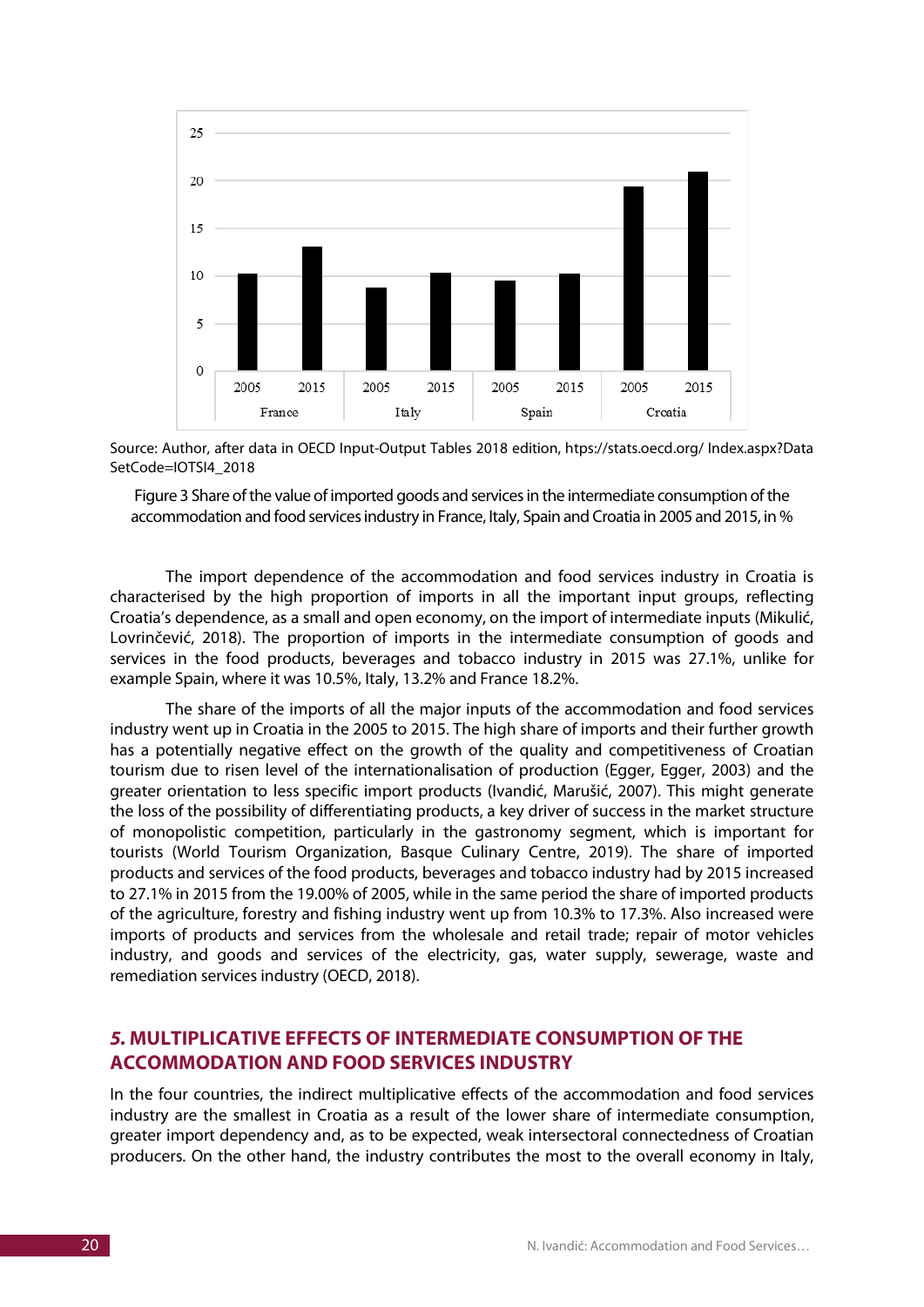even though in all the three highly developed tourist countries the impacts of the industry ranged at more or less the same level.

From 2005 to 2015 the range of multiplicative effects of the industry established based on the domestic intermediate flows ranged from 1.68 in France in 2015 to 1.77 in Italy in 2010. In Croatia in 2015 the sum of elements of the accommodation and food services column from the matrix multiplier derived from domestic intermediate flows, as an indicator of the multiplicative effect of the industry, was 1.47, in other words, 14.0% lower than the average of the other countries analysed (Figure 4).



Source: Author, after data in OECD Input-Output Tables 2018 edition, htps://stats.oecd.org/Index.aspx? DataSetCode=IOTSI4\_2018

Figure 4 Sum of elements of the accommodation and food services column from the matrix multiplier derived from domestic intermediate flows (I - Ad)-1 of France, Italy, Spain and Croatia in 2005, 2010, 2015

The multiplicative effect of the most important inputs, in particular food products, beverage and tobacco and wholesale and retail trade; repair of motor vehicles in Croatia lags behind that of other countries (OECD, 2018). For example, the use of products and services of the food, beverages and tobacco industry in Croatia contributes only 38% as much as the same industry generates in Spain, and 54% of the Italian and 63% of the corresponding French figures. The contribution made by wholesale and retail trade; repair of motor vehicles in Croatia is also a third less than in the other countries under analysis.

#### **6. CONCLUSIONS**

To a significant extent, Croatian tourism is focused on the inappropriate and non-renewable natural resources rent-extraction business model. This implies the existence of externalities founded in the different production and consumption relationships (Tribe, 2004) and then, inevitably, market failures. The question arises then of the possibility of transforming the existing developmental model that rests on the quality of natural resources to a development model that is founded, in all the segments of the tourist activity, on human capital, management and organisation (Ivandić et al., 2019).

The analysis in this paper, which aimed to determine the impacts of the use of intermediate products on the generation of gross value added, has shown that Croatia has managed to generate an above-average share of value added in value of production of the accommodation and food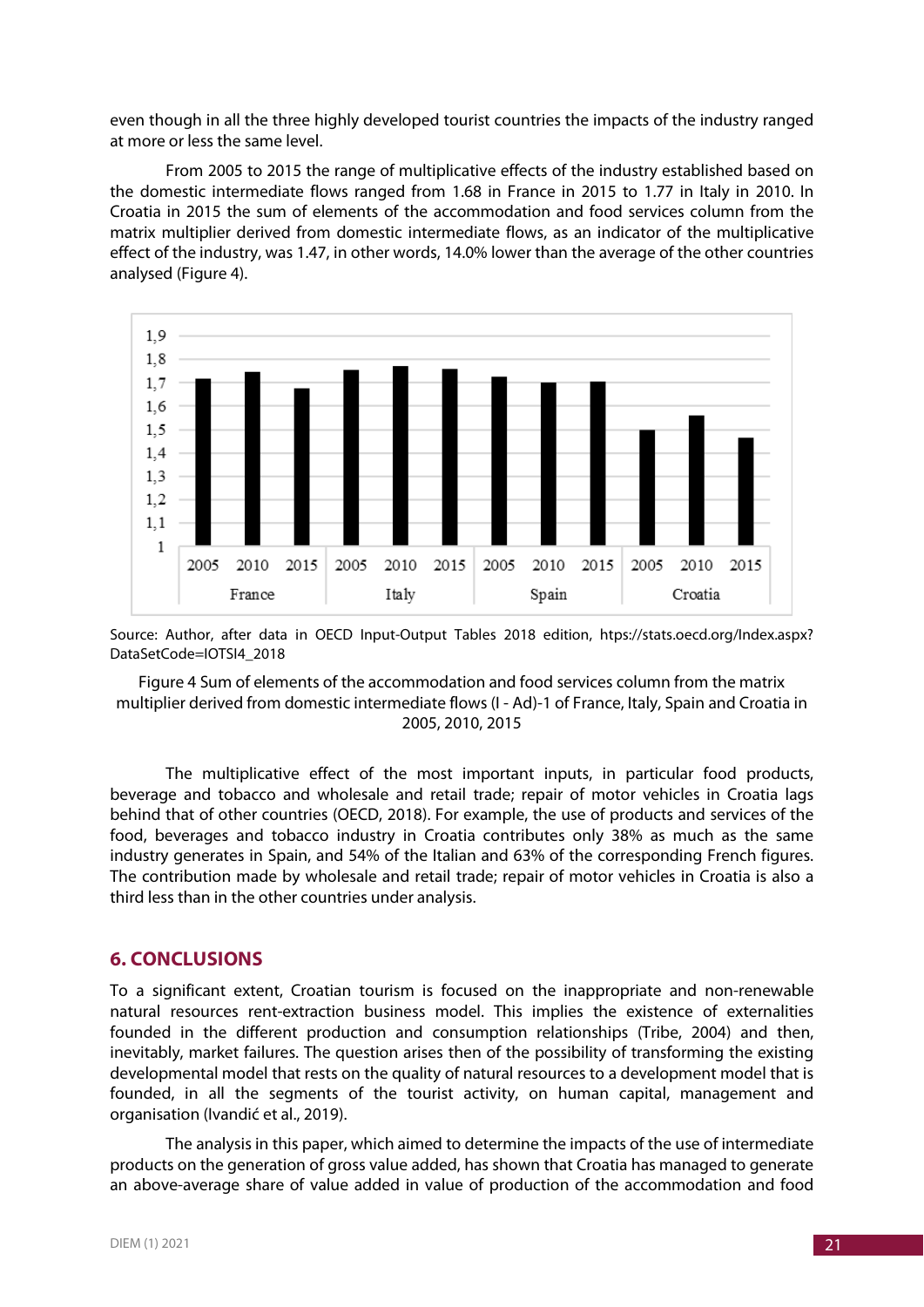services industry relatively to the other four countries. But in the context of the seasonal orientation of tourism in Croatia which has a simpler product structure and relies more on the use of natural assets (Ivandić et al., 2015), that efficiency has its drawbacks. As compared with the structure of inputs in the other countries analysed, Croatia spends little for the important products and services such as food, beverage and tobacco and also the agriculture, forestry and fishing industry, while at the same time the expenditures on numerous other inputs in Croatia are, relatively, much greater. Similarly, the share of imports in the inputs of the industry is much larger in Croatia. In spite of the price advantage that comes with importing, the question arises as to how much this business orientation contributes to a potential loss of product differentiation, and then to a long-term loss of competitive ability. The industry generates a crucially weaker multiplicative effect on the economy of Croatia, losing the possibility of tourism having greater positive effects on the economy.

The analysis conducted in this paper is faced with numerous constraints. Apart from the lack of the possibility of any deeper consideration of the relations of the production and supply chain techniques used in the accommodation and food services industry in the different states, important limitations are related to the characteristics of an input-output analysis. Input-output tables depend on the assumption that the inputs used in producing a product are related to the industry output by a linear and fixed coefficient production function that measures only positive effects (United Nations, 1999; Blake, 2009). Other important methodological issues derive from the restrictions related to the accessibility of sources of information, the assumed homogeneity of the production of individual industries in relation to the structure of inputs and outputs and differences in the concepts of assessing supply and demand (Mikulić, 2018).

Notwithstanding the methodological restrictions, the analysis can provide an insight into the factors that determine the different abilities of economies to generate added value and can indicate the possibility of increasing the added value of tourism without increasing its physical volume.

Apart from raising the average daily consumption of tourists, which in the international environment means raising the level of differentiation and enlarging the diversity, and increasing the quality of the supply, the results draw attention to advances needing to be made in the segment of the 'production' of tourist services. Analysis indicates the need to comprehend both the ability of the supply to meet the expectations of contemporary tourism and the justification of the orientation to imports. This is a needful point of economic policy that should enable the strengthening of tourism in Croatia via the creation of an institutional framework to improve the capabilities of all activities and economic agents directly or indirectly involved in tourism activities. Not only will this additionally ensure their strengthening in international market competition, but it will enable the growth of earnings and the value of production based on the growth of the physical volume of tourism and the exploitation of natural and cultural resources to be replaced by the long-term sustainable development of tourism. This is a process that presupposes upgrading of the supply chain of tourism, the adjustment and strengthening of production to the needs of tourism activities, and insistence on the creation of a complex tourist product, one that is recognisable in the market and that has a high added value and not only a high share of added value in the value of production.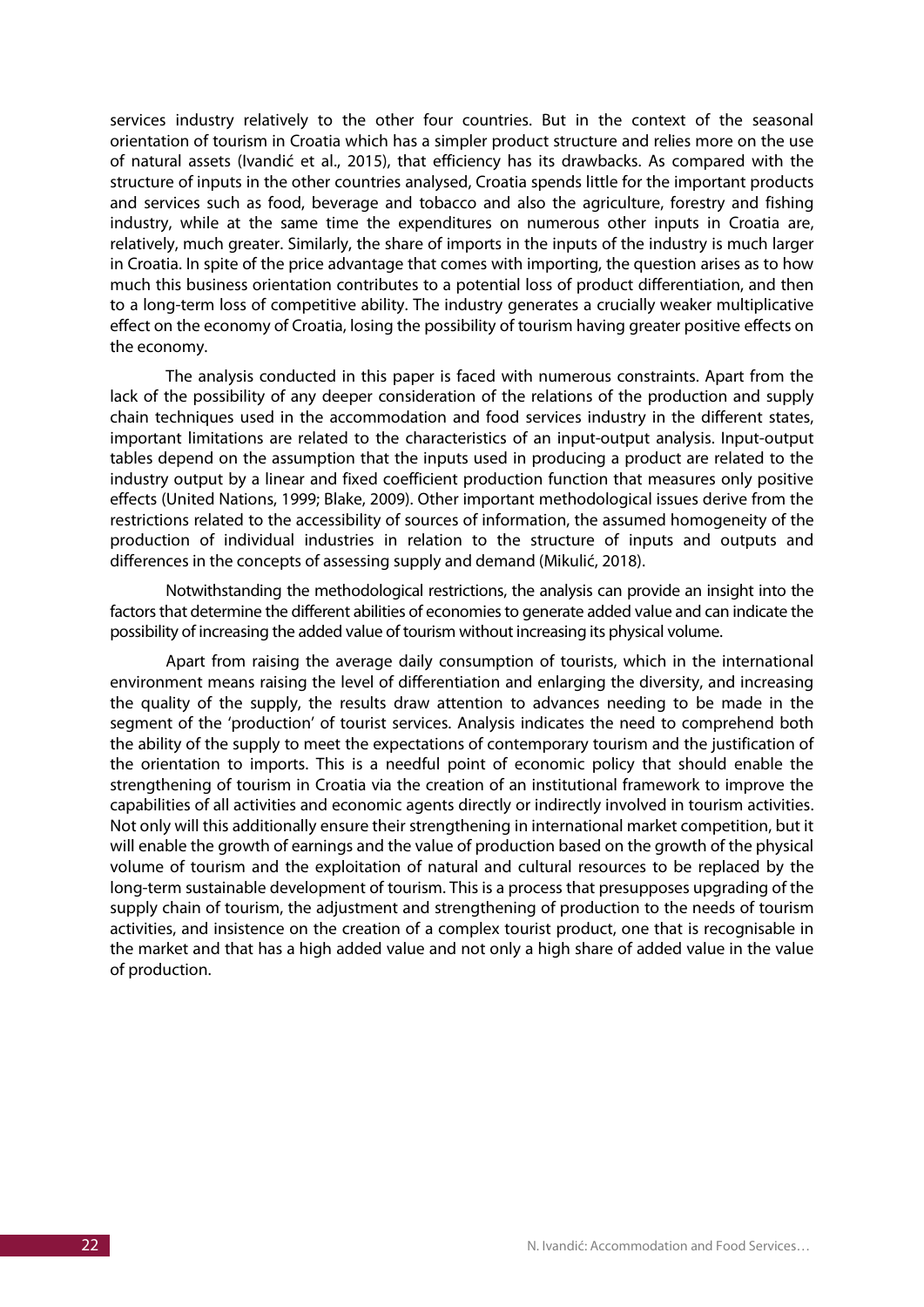### **REFERENCES**

Croatian Bureau of Statistics (2019). *Tourism Satellite Account for the Republic of Croatia, 2016*. First Release, 12.4.1.

Croxton, K.L., Garcia-Dastugue, S., Lambert, D., Rogers, D. (2001). The Supply Chain Management Processes. *The International Journal of Logistics Management*, 12(2), pp.13-36. https://doi.org/10.1108/ 09574090110806271

Egger, H., Egger, P. (2003). On market concentration and international outsourcing. *Applied Economics Quarterly*, 49, pp. 49–64.

Eurostat (2019). *Tourism Satellite Accounts in Europe, 2019 edition*, Statistical reports. Luxembourg: Publications Office of the European Union.

Eurostat (2021). *Supply, Use and Input-Output tables — Overview.* https://ec.europa.eu/eurostat/web/esasupply-use-input-tables, [accessed 5.5.2021].

Fletcher, J. E. (1989). Input-output analysis and tourism impact studies. *Annals of Tourism Research*, 16(4), pp.514-529. https://doi.org/10.1016/0160-7383(89)90006-6

Hara, T. (2008). *Quantitative Tourism Industry Analysis, Introduction to Input-Output, Social Accounting Matrix Modeling, and Tourism Satellite Accounts*, Oxford, Burlington: Elsevier. https://doi.org/10.4324/9780080887999

Ivandić, N., Kunst, I., Telišman-Košuta, N. (2015). Konkurentnost hrvatskog turizma: stanje, odrednice i aktivnosti unapređenja. In Kandžija, V. (eds.) *Razvoj gospodarske konkurentnosti Republike Hrvatske kao članice EU*. Rijeka: Ekonomski fakultet Sveučilišta u Rijeci, pp. 71-87.

Ivandić, N., Marušić, Z. (2007). The hotel industry's import-dependence: The case of Croatia. *Tourism*, 55(3), pp. 297-307.

Ivandić, N., Šimović H., Topalović S., Tutek E. (2019*). Ključna pitanja održivosti hrvatskog turizma*. Zagreb: Polazišta i perspektive.

Ivandić, N., Šutalo, I. (2018). The Contribution of tourism to the Croatian economy: An IO approach. *Ekonomski pregled*, 69(1), pp. 20-42. https://doi.org/10.32910/ep.69.1.2

Ivandić, N., Šutalo, I. (2019). An integrated TSA and IO model for the estimation of the overall contribution of tourism: The example of Croatia. *Tourism*, 67(4), pp. 389-404.

Instituto Nacional de Estadistica (2019). *Cuenta satélite del turismo de España. Serie contable 2016-2019. Revisión estadística 2019*. https://www.ine.es/dynt3/inebase/es/index.htm?padre=6196&capsel=6197 [accessed 23.4.2021].

Jurčić, Lj. (1998). Multiplikativni efekti hrvatskog turizma [The Multiplying Effects of Croatian Tourism]. Acta Turistica, 10(2), pp. 128-149.

Jurčić, Lj. (2000). Razvitak input-output analize u Hrvatskoj. *Ekonomski pregled,* 51(11-12), pp. 1313-1333.

Marušić, Z., Čorak, N., Ivandić, N., Beroš, I., Ambrušec, M. (2020). *Stavovi i potrošnja turista u Hrvatskoj, TOMAS Hrvatska 2019.* Zagreb: Institut za turizam.

Mikulić, D. (2018). *Osnove input-output analize s primjenom na hrvatsko gospodarstvo*. Zagreb: Ekonomski institut.

Mikulić, D., Lovrinčević, Ž. (2018). The import content of Croatian economic sectors and final demand. *Economic Research-Ekonomska Istraživanja*, 31(1), pp. 2003-2023. https://doi.org/10.1080/1331677X.2018.1480967

OECD (2018). *OECD Input-Output Tables, 2018 edition*, https://stats.oecd.org/Index.aspx?DataSetCode=IOTSI4\_2018, [accessed 23.4.2021].

Radnić, A. (1990). *Strukturna analiza turističke potrošnje u Jugoslaviji. Doktorska disertacija*. Zagreb: Ekonomski fakultet Sveučilišta u Zagrebu.

Suhong Li, S., Ragu-Nathan, B., Ragu-Nathan, T.S., Rao, S.S. (2006). The impact of supply chain management practices on competitive advantage and organizational performance. *Omega,* 34, pp. 107 – 124. https://doi.org/10.1016/j.omega.2004.08.002

Tribe, J. (2004). *The Economics of Recreation, Leisure and Tourism, Third edition*. Oxford, Burlington: Elsevier.

United Nations, Department for Economic and Social Affairs, Statistics Division (1999). *Handbook of National Accounting, Handbook of input-output table*. Compilation and analysis. Studies in Methods Series F, No. 74. New York: United Nations.

United Nations, Department for Economic and Social Affairs (2018). *Statistics Division Handbook on Supply and Use Tables and Input Output-Tables with Extensions and Applications*, Studies in Methods Series F, No. 74, Rev 1. New York: United Nations.